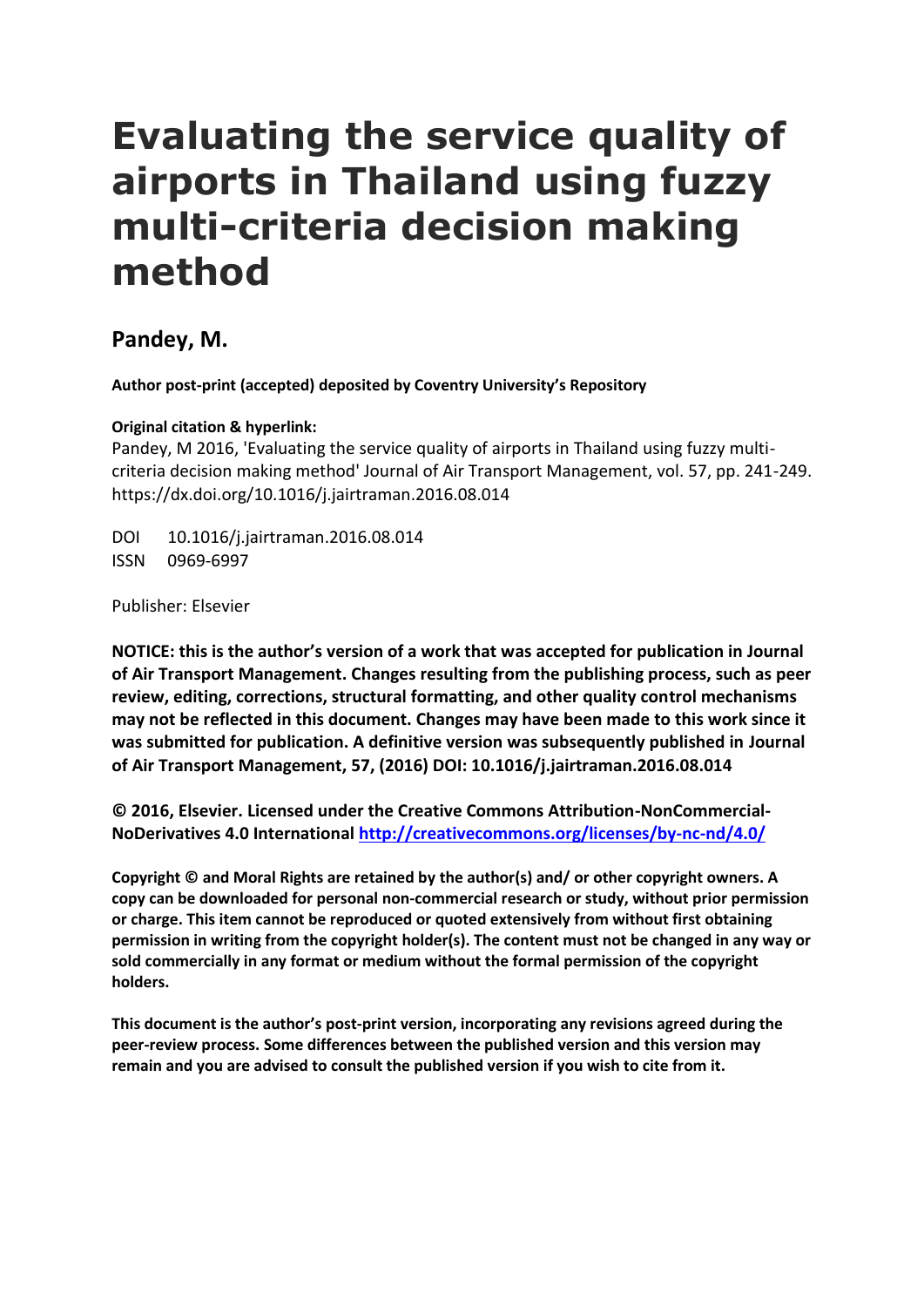## Evaluating the service quality of airports in Thailand using fuzzy multi-criteria decision making method

### Mukesh Mohan Pandey<sup>\*, 1</sup>

Faculty of Business Administration, St Theresa International College, Thailand

#### ABSTRACT

The highly competitive aviation industry necessitates for continuous improvement in service quality of airports. The study has attempted to investigate the service quality of two gateway airports of Thailand, Suvarnabhumi (BKK) and Don Mueang (DMK) and has identified the scope of improvements. The service quality of the airport was investigated using the Fuzzy Multi Criteria Decision Making (MCDM) Method. It also employs Improvement Performance Analysis using a fuzzy expert system which renders the managerial implications pertaining to identification of improvement areas. The findings of the study, exhibit that the service quality of both the airports, BKK and DMK, is satisfactory, however some areas require improvement which was identified and suggested. The study demonstrates and signifies that the Fuzzy MCDM method is promising and pragmatic decision making tool for the [airport](http://crossmark.crossref.org/dialog/?doi=10.1016/j.jairtraman.2016.08.014&domain=pdf) service quality measurements.

#### 1. Introduction

Increasing wealth is driving the growth of demand of air travel both globally and regionally. However this growth has created its own challenges especially to the passenger experience, which has suffered because of uneven growth parity between infrastructure and number of passenger. This infrastructure bottleneck often compromises the values that airport delivers to its passengers and airlines. The growth of air travel has also increased the demand for airport services and mandated for more efficient process of service deliveries to its customer. It has also catalyzed the competition among airport operators to improve value proposition to its customer. The airlines seek to make their operations hub at the airport operating efficiently in order to reduce their costs and in-crease the quality of services rendered to their passengers [\(Oum](#page-9-0) et al., [2003\)](#page-9-0). Efficiency and service quality are key performance indicators for the operation of airport, which needs to be trade off to optimize the performance.

Efficiency evaluation of airport is widely used and applied in management of airport, which are mostly based on comparative analysis of airport's economic or operational performance, employing Data Envelopment Analysis (DEA) and Total Factor Productivity (TFP) (ATRS, [2004;](#page-8-0) Park, 2003). Although the efficiency evaluation of airport indicates the improvement areas however it fails to give managers, a quality perspective on the services provided, which may compromise sustainable development (Fernandes and Pacheco, 2002; Pacheco and [Fernandes,](#page-9-0) 2003).

With the advent of commercialization, marketization and competition in airport business arena, the philosophy of airport management is undergoing transformation where customer service quality and customer delight are emphasized. For instance, in 2015, 300 airports across 80 countries participated in Airport Service Quality (ASQ) survey organized by Airport Council International (ACI) (Airport Council [International,](#page-8-0) 2016). Hence evaluating and improving the quality of service are main concerns of modern airport business. Many studies are conducted on evaluation of the quality of airline services but only few literature in this context are available for airport. Hence the changing nature of airport business has necessitated for research in this context.

Most of the researches conducted on airport service quality are based on SERVQUAL method. However the SERVQUAL model is based on assumption that all the criteria used to gauge the quality are rated equally important (Chou, [2009a\)](#page-9-0). In order to address this limitation (Chou, [2009c](#page-9-0)) proposed a Multi Criteria Decision Making (MCDM) method to gauge the service quality of airlines. Later [Chou,](#page-9-0) [2009b](#page-9-0) proposed fuzzy weighted SERVQUAL method for the evaluation of airline service quality. As Tsaur et al. [\(2002\)](#page-9-0) observed it is

<sup>\*</sup> Current address: 1 Moo 6, Rangsit-Nakhon Nayok Road, Klong 14, Bungsan, Ongkarak, Nakhon Nayok 26120, Thailand.

E-mail address: mgmt.solutions@yahoo.com.

<sup>&</sup>lt;sup>1</sup> Permanent address: Zamania Town (Durga Chowk) District Ghazipur, U.P., India.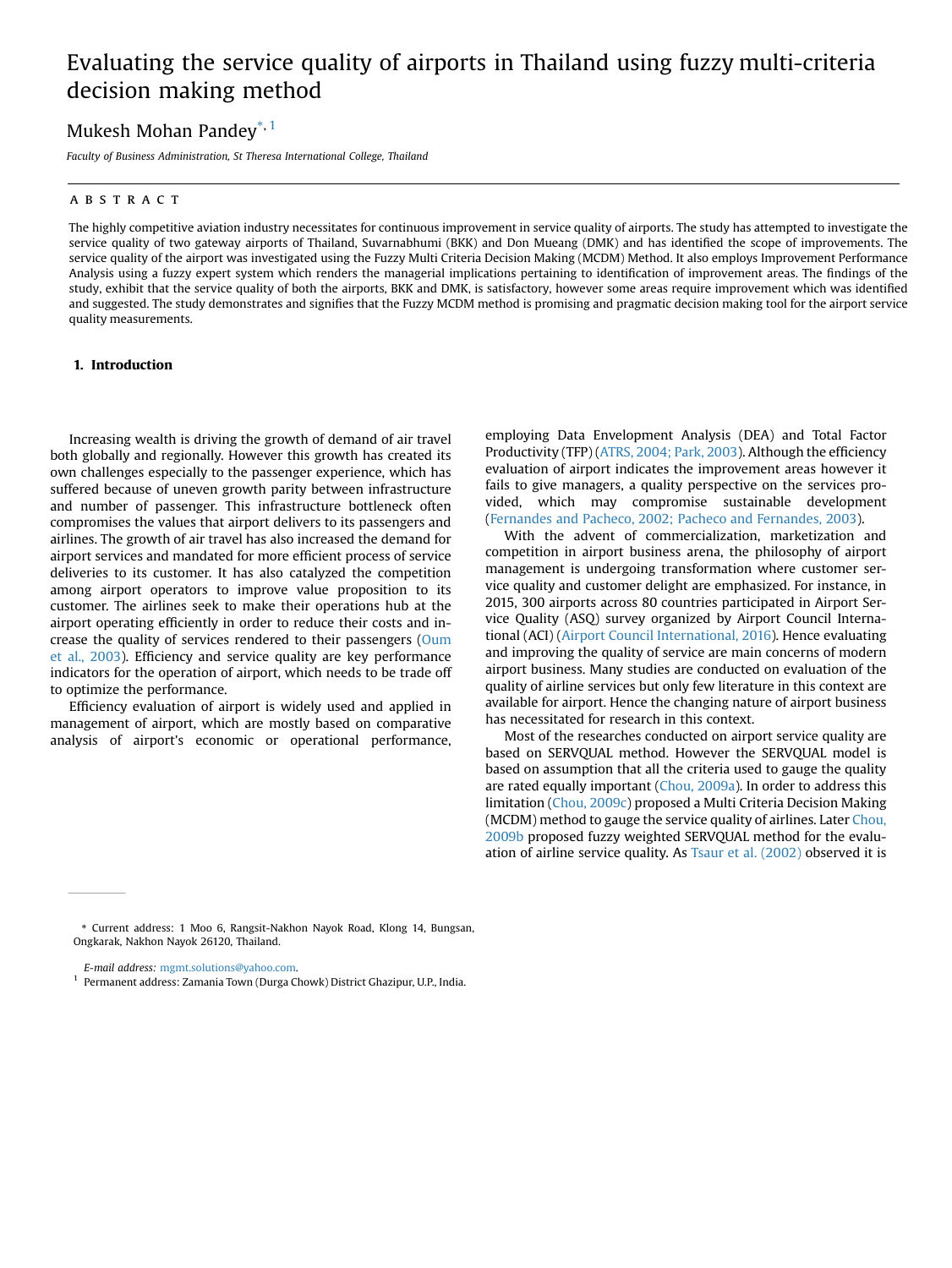difficult explain and measure the service quality of airlines due to heterogeneity, intangibility and inseparability. Hence it is not easy for passengers to express their satisfaction and importance of criteria using an exact numerical value, therefore it is more realistic to use linguistic terms to describe the perception value and importance of evaluation criteria ([Chien-Chang, 2012](#page-8-0)).

This article attempts to evaluate the service quality of the two busiest airports operated by Airport of Thailand and identify the scope of improvement keeping in view the changing consumer needs. The service quality of airport was investigated using the Fuzzy Multi Criteria Decision Making Analysis (MCDM). It also employs Improvement Performance Analysis using fuzzy expert system to explore the enhancement of services at the airports.

#### 2. Literature review

#### 2.1. Need of measuring airport service quality

Service is an experience and strictly associated with customer satisfaction [\(Bezerra and Gomes, 2015](#page-8-0)). Service quality can be defined as the whole of the explicit and tacit components on which complete satisfaction of customer needs depends [\(Laura and](#page-9-0) [Gabriella, 2009](#page-9-0)). Customer satisfaction is a measure of company performances as per the specific need of customer [\(Hill et al., 2003](#page-9-0)). The measure of customer satisfaction provides the service quality measure [\(Laura and Gabriella, 2009\)](#page-9-0). As the perceived level of quality is an antecedent of customer satisfaction, hence the measuring of airport service quality may guide the organization's effort to address the specific needs of customer ([Cronin et al., 2000;](#page-9-0) [Falk et al., 2010; Wilson et al., 2012\)](#page-9-0). The key measure of effective airport management is the opinion of passengers to airport services ([Lubbe et al., 2011\)](#page-9-0).

Many research has been conducted related to Airport service quality (ASQ). In 1980's few studies related to ASQ sought to examine the level of service in the passenger terminal (e.g. [Bennets](#page-8-0) [et al., 1975; Mumayiz and Ashford, 1986; Omer and Khan, 1988;](#page-8-0) [Tosic and Babic, 1984\)](#page-8-0). In 1990s few research were conducted on exploring the passengers' needs and their perception towards services and facilities provided in airport terminals. (e.g. [Hackett](#page-9-0) [and Foxall, 1997; Lemer, 1992; Muller and Gosling, 1991;](#page-9-0) [Mumayiz, 1991; Park, 1999; Seneviratne and Martel, 1991, 1994;](#page-9-0) [Yen, 1995\)](#page-9-0).

With the increasing traffic volume, the airport has to optimize the existing infrastructure while adopting a customer oriented service performance [\(Fodness and Murray, 2007; Halpren and](#page-9-0) [Graham, 2013](#page-9-0)). Airports are expected to operate as self-sufficient service organizations providing efficient and high quality services to a variety of customers ([Bezerra and Gomes, 2016\)](#page-8-0). Apart from it, large international hub airports are in intense competition to maximize their share in the increasing non aeronautical revenues, which has mandated them to enhance their respective perceived service quality and customer satisfaction to lure their customers and maintain competitive advantage ([Merkert and George, 2015;](#page-9-0) [Pantouvakis and Renzi, 2016\)](#page-9-0). Thus it presents the need for airports to measure their service quality and to continuously improve their service performance in constantly changing business environment.

#### 2.2. Existing methodologies to measure airport service quality

Due to complexity of the airport service environment, an effective process of measuring and analyzing passenger perceptions of ASQ is not easily achieved [\(Bezerra and Gomes, 2016](#page-8-0)). Overtime varied methodologies has been developed to measure and evaluate ASQ. Broadly these methodologies can be segregated in three categories: Stated Importance Methods (SIMs); Derived Importance Method (DIMs) and Multi-Criteria Decision-Making Method (MCDM). In SIMs the perception and expectation of passenger is measured on liguistic-numerical likert type scales, which is simple to apply however it requires a significant increase in length of survey and can sometimes give insufficient difference in rating of the service dimensions [\(Lupo, 2015\)](#page-9-0). Because of these reason DIMs is widely applied in recent past where expectation rating on service dimensions are statistically derived keeping in view the relationships among performance on service aspects and overall passenger satisfaction [\(Humphreys and Francis, 2000, 2002;](#page-9-0) [Adler and Berechman, 2001; Barros and Diseke, 2007; Correia et al.,](#page-9-0) [2008; Chaudha et al., 2011; Lubbe et al., 2011; Lupo, 2015](#page-9-0)).

Both SIMs and DIMs are based on liguistic numerical likert type scale rating which can give imprecise result as judgement provided by linguistic numerical evaluation scales are subject to uncertainties deriving from incompleteness due to partial ignorance ([Lupo, 2015; Chou et al., 2011\)](#page-9-0). To overcome the stated weakness, MCDM method was later utilized by many researcher to gauge the passenger's perception about the service quality expectations and performance. The MCDM was employed to assess service quality as the assumption of Fishbein's attitude model and Multi criteria value model coincide which states the attitude of a customer towards a given service is based on the assessment of service criteria weighted by importance assigned to these criteria. It resulted in utilization of varied MCDM methods such as AHP ([Saaty, 2008](#page-9-0)); TOPSIS ([Hwang and Yoon, 1981a\)](#page-9-0); VIKOR ([Opricovic, 1998;](#page-9-0) [Opricovic and Tzeng, 2004\)](#page-9-0) PROMTHEE [\(Brans and Vincke, 1985\)](#page-8-0) etc. Specifically in area of measurement of ASQ some studies utilized deterministic MCDM process ([Chen and Tzeng, 2004; Correia](#page-8-0) [et al., 2008; Liou et al., 2011](#page-8-0)). While other have taken into account the imprecise numeric values of decision data [\(Liang, 1999; Chen,](#page-9-0) [2000](#page-9-0)); ([Ding and Liang, 2005; Iraj et al., 2008; Wang et al., 2009](#page-9-0)).

Since the subjective evaluation of service quality is difficult to be expressed in number, there is existence of uncertainty (fuzziness) ([Chien-Chang, 2012](#page-8-0)). Hence the use of Fuzzy MCDM model can be more realistic in assessing service quality as perception of passengers can be expressed in linguistic term. [Fernandes and Pacheco](#page-9-0) [\(2010\)](#page-9-0) evaluated the ASQ using Fuzzy multi-criteria analysis and alpha cut concept. The author applied these methods on six airports in Brazil and rendered strategic framework for management of airport. [Lupo \(2015\)](#page-9-0) utilized ELECTRE III method to comparatively evaluate quality of airport service alternative, however the outranking approach of ELECTRE method is not able to directly gauge and verify the strength and weaknesses of alternatives ([Velasquez](#page-9-0) [and Hester, 2013; Konidari and Mavrakis, 2007](#page-9-0)). Also the process and outcomes of ELECTRE method is complex to employ ([Velasquez](#page-9-0) [and Hester, 2013](#page-9-0)). [Chien-Chang \(2012\)](#page-8-0) also employed Fuzzy MCDM method to gauge the service quality of two airports in Taiwan and gave strategic solution to improve the service quality performance of airport by employing fuzzy expert system in which the service quality performance is fuzzified using graded mean integration approach and defuzzified using Inverse Arithmetic representation method; while Importance Performance Analysis is conducted on the principle of approximate reasoning by employing fuzzy IF-THEN Rule based expert system which is relatively easy and reliable to gauge airport service quality. In line with [Chien-Chang](#page-8-0) [\(2012\)](#page-8-0), this research attempts to fill the methodological gap in literature by employing Fuzzy MCDM to measure the service quality of the airports.

#### 2.3. Scale for measurement of airport service quality

As airport has complex setting, hence generic scales for gauging the service quality may omit the specific features pertaining to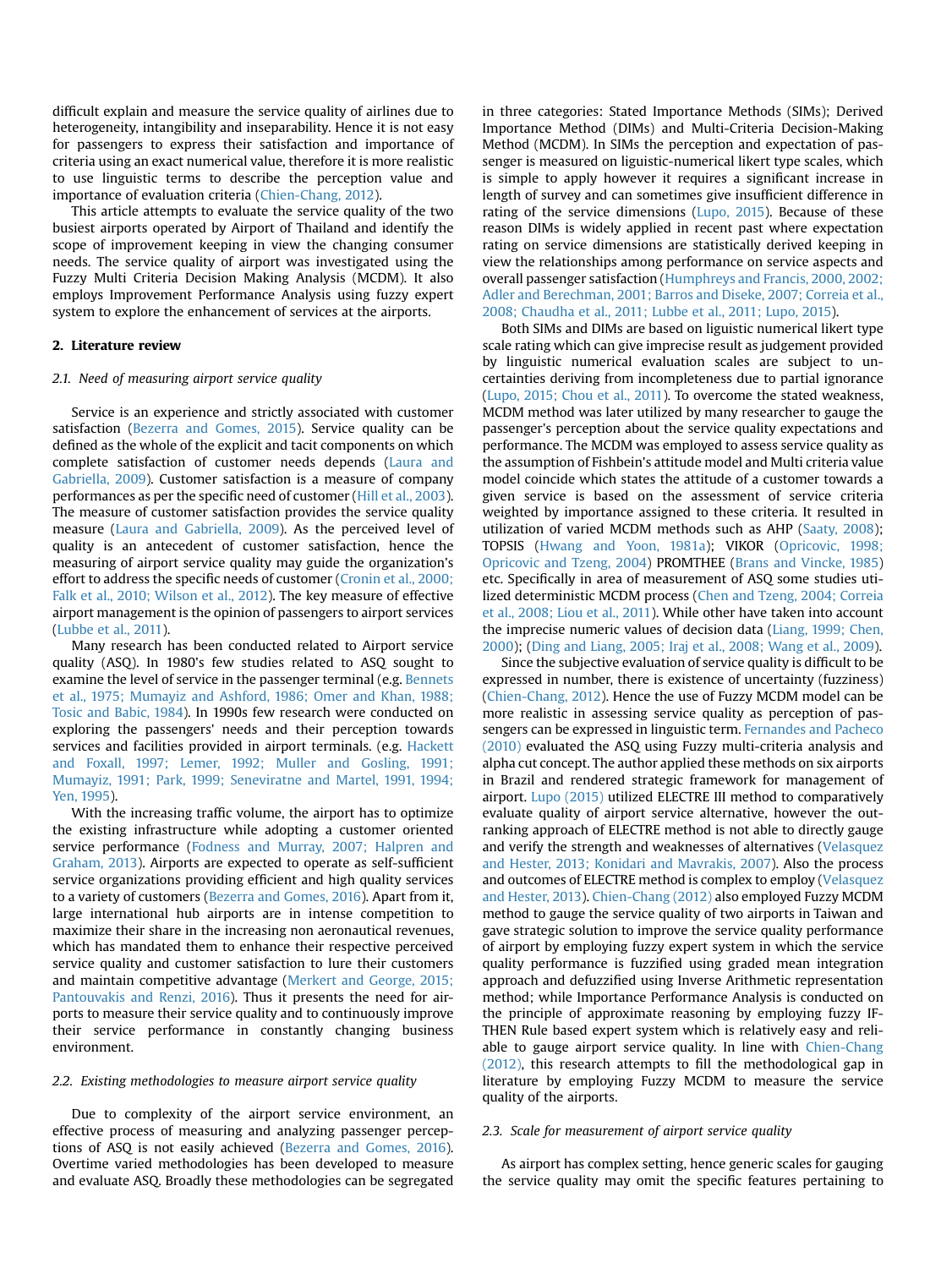services and facilities ([George et al., 2013; Pantouvakis, 2010](#page-9-0)). The functional aspect of airport terminal consists of three major areas: access interface, processing area and flight interface ([Horonjeff](#page-9-0) [et al., 2010\)](#page-9-0). The processing area refers to all areas where the passenger are processed such as ticketing, check-in, security inspection, boarding etc. [\(Bezerra and Gomes, 2015](#page-8-0)). [Pantouvakis and](#page-9-0) [Renzi \(2016\)](#page-9-0) identifies four major dimensions in measuring ASQ namely Servicescape, Signage, Service and Image. Servicescape refers to airport facilities, circulation planning attributes, cleanliness, lighting, and congestion; the second dimension signage refers to level and quality of Information and guidance available at the airport; service refers to experience of passenger while actually utilizing the facilities and provisions of the airport and image refers to holistic way the airport is depicted in customers mind ([Pantouvakis and Renzi, 2016](#page-9-0)).

There are two main categories of functions performed at airport terminal, passenger process activities and discretionary activities ([Popovic et al., 2009; Caves and Pickard, 2000\)](#page-9-0). Process activities refer to passenger flow from check-in to security screening till boarding where as discretionary activities refers to what passengers are able to do with their slack time such as shopping, eating, entertainment etc. ([Bezerra and Gomes, 2015](#page-8-0)). In connection to processing activities, the perception of passengers about quality of service are generally indicating towards the efficiency of process time, short waiting time and courtesy of staff ([Caves and Pickard,](#page-8-0) [2000; Fodness and Murray, 2007; Rhoades et al., 2000\)](#page-8-0). For measurement of service quality associated with discretionary activities a variety of aspects need to be inculcated in measurement scale such as leisure alternatives and airport servicescape ([Bitner, 1992;](#page-8-0) [Bogicevic et al., 2013; Mari and Poggesi, 2011](#page-8-0)).

[Fodness and Murray \(2007\)](#page-9-0) conducted an empirical study for evaluation of service quality of airport in which it was concluded that passenger's expectation to ASQ depends on three key dimensions: interaction, function and diversion. [Lubbe et al. \(2011\)](#page-9-0) conducted an empirical study based on [Fodness and Murray](#page-9-0) [\(2007\)](#page-9-0) measures of ASQ and identified the difference in opinion of corporate and leisure travellers on expectation on service quality of airport. For assessing the service quality of airports, [Chou et al.](#page-9-0) [\(2011\)](#page-9-0) developed scale based on SERVQUAL methodology, the traditional approach of measuring service. [Erdil and Y](#page-9-0)ı[ld](#page-9-0)ı[z \(2011\)](#page-9-0) also evaluated the service quality of airport based on SERVQUAL approach with 22 service criteria. [Liou et al. \(2011\)](#page-9-0) employed a new method- dominance based rough set approach (DRSA) to assess the service quality of airport in which passengers evaluated the level of airport services by ranking varied sets of service criteria. DRSA method was useful for the purpose of development of strategies to improve service quality.

[Magri and Alves \(2005\)](#page-9-0) employed the Airport Council International (ACI) framework of 36 criteria to measure the service quality of airport but overall service quality was not aggregated in their study which gave fragmented results. The [ACI \(2000\)](#page-8-0) developed a scale for measurement of service quality of airport based on opinion of 512 airport members in which 13 Objective criteria and 38 subjective criteria are used. Later the scale was revised and is employed in the current research for measuring the service quality which has turn out to be systematic practice within airport industry ([ACI, 2012; IATA, 2015](#page-8-0)).

#### 3. Methodology

The study being empirical in nature has taken fuzzy logic tool to investigate the research questions and its respective implementation. The study has incorporated following steps: designing of questionnaire, collection of data, fuzzification of scores for service criteria and their respective weightage, analysis and interpretation





of service criteria scores obtained, fuzzification for Importance Performance Analysis (IPA) and finally its defuzzification and interpretation which is depicted in Fig. 1.

The next section of the paper gives an overview of Fuzzy set theory and principles which are utilized to meet the objective of the current research. Subsequently the main steps of the research process are detailed.

#### 3.1. Fuzzy set theory and linguistic-fuzzy evaluation scales

Service quality articulates passenger's perception and expectation. It is being measured very often on the basis of numerical linguistic variable which often results in incomplete, inconsistent, vague and imprecise results ([Lupo, 2015](#page-9-0)). On the contrary it would be preferable to furnish interval value judgments rather than crisp value judgment [\(Chan and Kumar, 2007\)](#page-8-0). Since measurement of service quality encompasses with intrinsic complexity related to nature of service, hence Fuzzy set theory render an effective approach to measure perception and expectation based on interval based linguistic variable [\(Lupo, 2015\)](#page-9-0).

The concept of fuzzy set was propounded by [Zadeh \(1973\)](#page-9-0) with the purpose to measure the human judgments or preferences more pragmatically by the help of linguistic terms. As the preferences expressed by human cannot be estimated with an exact numerical value, hence interval based linguistic term are used to describe the desired value ([Zadeh, 1973; Bellman and Zadeh, 1970; Zadeh, 1975;](#page-9-0) [Hwang and Yoon, 1981a,b; Liang and Wang, 1991; Hsu and Chen,](#page-9-0) [1997; Chiadamrong, 1999; Chien and Tsaia, 2000; Chen, 2001;](#page-9-0) [Enrique, 2004\)](#page-9-0). Fuzzy set theory provides a strict mathematical framework in which vague conceptual phenomena can be precisely and rigorously studied [\(Zimmermann, 2001](#page-9-0)). [Fodor and Roubens](#page-9-0) [\(1994\)](#page-9-0) derived mathematical details of Fuzzy MCDM analysis. [Altrock \(1995\)](#page-8-0) applied fuzzy logic to describe the 30 case studies emphasizing wide application as decision making tool.

A fuzzy set is a set without a crisp, clearly defined boundary and contains elements with only a partial degree of membership ([Mathworks, 2012](#page-9-0)). [Mathworks \(2012\)](#page-9-0) defines a membership function (MF) as a curve that explains how each point in the input space is mapped to a membership value (or degree of membership) between 0 and 1. The concepts of linguistic variable can be quantified by fuzzy numbers using suitable membership functions.

In the current research linguistic variable were used to represent the passenger's assessment of the service criteria and positive triangular fuzzy numbers were employed to gauge the linguistic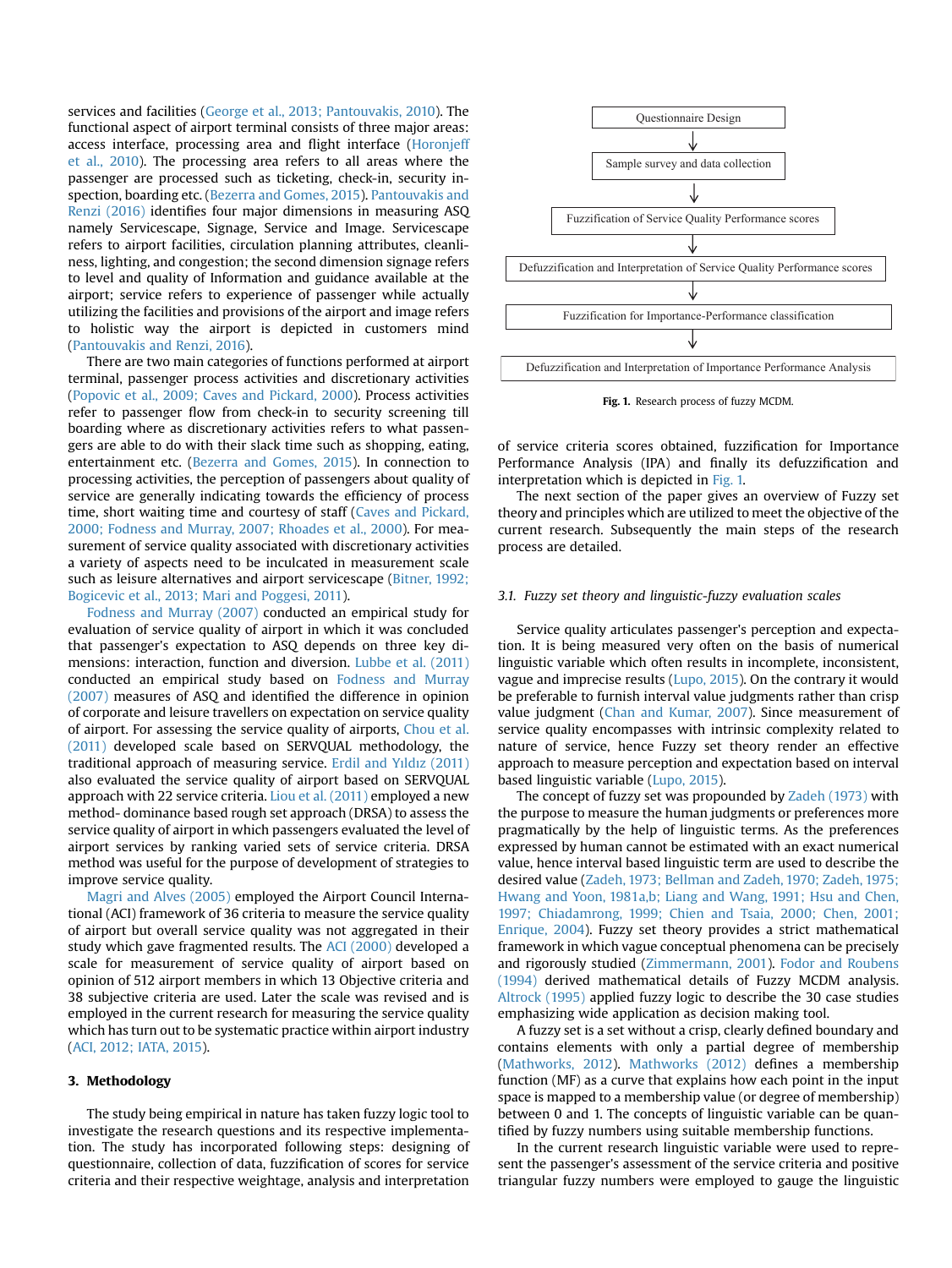<span id="page-4-0"></span>Table 1 Linguistic variables for service quality perception.

| Poor      | (0.0, 1.0, 2.0) |
|-----------|-----------------|
| Fair      | (1.0, 2.0, 3.0) |
| Good      | (2.0, 3.0, 4.0) |
| Very Good | (3.0, 4.0, 5.0) |
| Excellent | (4.5, 5.0, 5.0) |

Table 2

Linguistic variables for importance of service criteria.

| Not at all important<br>Slightly Important<br>Moderately Important | (0.0, 1.0, 2.0)<br>(1.0, 2.0, 3.0)<br>(2.0, 3.0, 4.0) |
|--------------------------------------------------------------------|-------------------------------------------------------|
| Very Important                                                     | (3.0, 4.0, 5.0)                                       |
| <b>Extremely Important</b>                                         | (4.5, 5.0, 5.0)                                       |

variable as depicted in Table 1. Similarly for importance of service criteria the fuzzy linguistic scale was utilized and their respective ratings are specified in Table 2.

The previous literature has already established the basic arithmetic operations on fuzzy numbers. If  $A_1 = (l_1, m_1, u_1)$  and  $A_2 = (l_2,$  $m<sub>2</sub>$ ,  $u<sub>2</sub>$ ) are representing two distinct triangular fuzzy numbers then their algebraic multiplication operations can be expressed by equation (1).

$$
A1 \otimes A2 = (11, m1, u1) \otimes (12, m2, u2) = (1112, m1m2, u1u2)
$$
  
Equation 1

The three main steps below shall describe the proposed method to conduct the current study:

Step 1: Questionnaire Design and Sampling Framework

A questionnaire was designed in line with the ASQ survey of [ACI](#page-8-0) [\(2012\)](#page-8-0) which contains seven Dimension and 33 service criteria which are detailed in Fig. 2. The passenger's service quality perception of each service criteria is gauged using the linguistic variable scale which were labeled as 'very poor', 'poor', fair, good and very good and their respective rating are indicated in Table 1.

The data was collected from the departing passengers at Suvaranabhumi and Don Mueang airports in Thailand. The survey was conducted throughout the month of February 2016 by employing simple random sampling without replacement method. A sample of 320 passengers for Suvarnabhumi and 305 Don Mueang airport respectively were taken for the study which is corollary to [Iacobucci and Churchill \(2010\)](#page-9-0) sample size estimation when population standard deviation is unknown and it estimates sample size of 300 and 284 for Suvarnabhumi and DonMueang airport respectively. 500 questionnaires were distributed in survey for which response rate obtained at Suvarnabhumi and Don Mueang airport was 64% and 57% respectively.



Fig. 2. Hierarchical analysis structure for evaluation of the quality of airport service of high importance.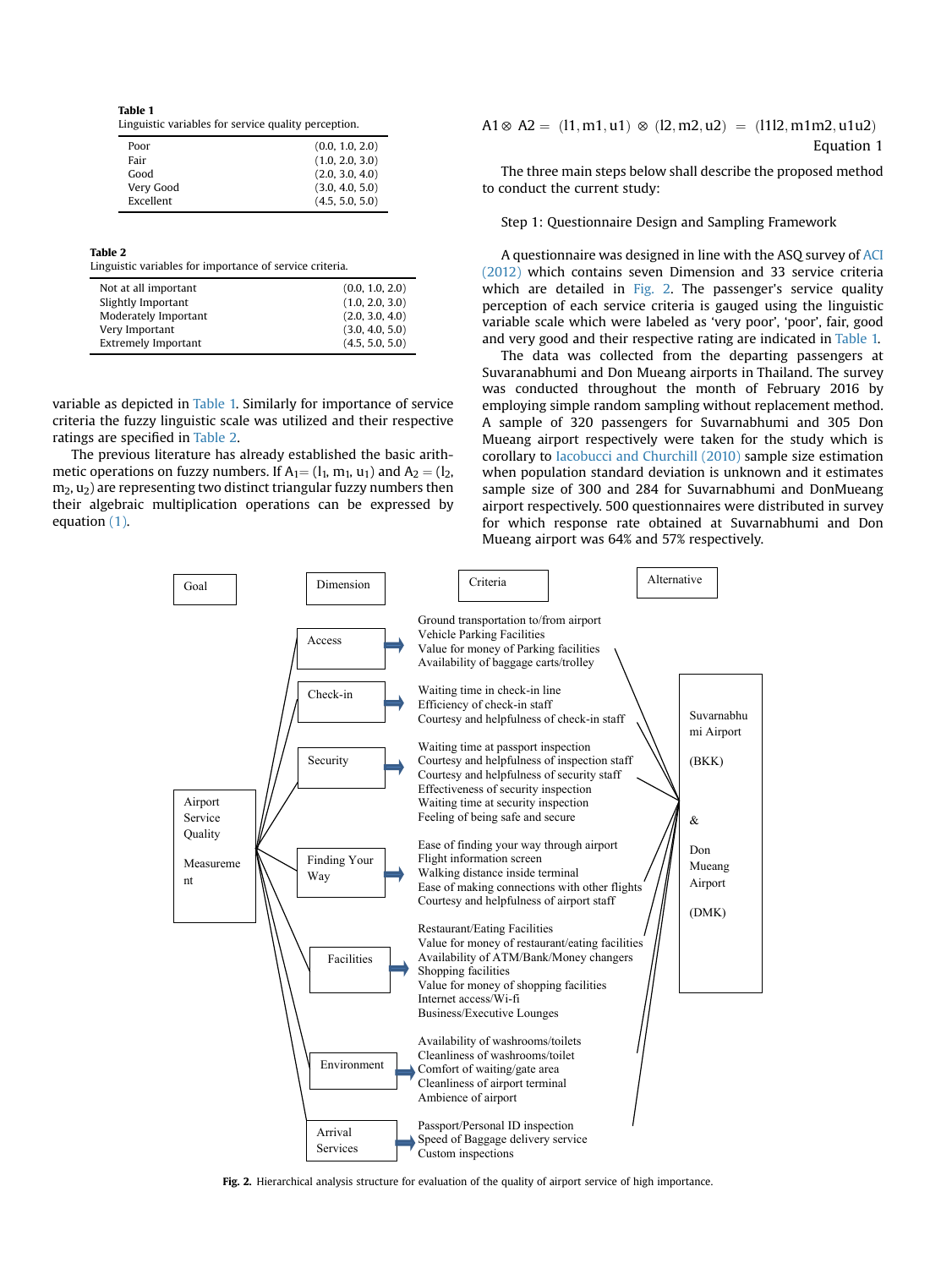Step 2: Method Utilized for Fuzzification and Defuzzification of Service Quality Performance Score

For ranking of fuzzy numbers graded mean integration representation method was explored by [Chen and Hesieh \(1998\).](#page-8-0) Further [Chou \(2003\)](#page-8-0) identified canonical representation of multiplication operation on two triangular fuzzy numbers by graded multiple integration representation method. [Chou \(2006\)](#page-8-0) applied inverse function arithmetic representation for multiplication operation of multiple trapezoidal fuzzy numbers and the framework was employed to solve MCDM problem by [Chou \(2007\).](#page-9-0) [Chien-Chang](#page-8-0) [\(2012\)](#page-8-0) developed a fuzzy MCDM model for evaluation the service quality of the airports where the service quality criteria and importance weight both were transformed into triangular fuzzy number.

This paper constructs fuzzy MCDM model for evaluation the ASQ using canonical representation of TFN based on graded mean integration method which is in line with study of [Chien-Chang](#page-8-0) [\(2012\).](#page-8-0) Later the defuzzification of the scores is done using Inverse Arithmetic representation method.

All the service criteria indicated in [Fig. 2,](#page-4-0) are assessed using a linguistic scale and TFN were considered to measure the customer's feedback. The fuzzy linguistic evaluation scale utilized is reported in [Table 1.](#page-4-0) By employing the graded mean integration method a TFN  $Y_1 = (c_1, a_1, b_1)$  is represented utilizing Equation (2). The same representation is employed on all service criteria for service performance and importance scores obtained from passengers respectively.

$$
P(Y1) = \frac{1}{6}(c1 + 4a1 + b1)
$$
 Equation 2

On the obtained score defuzzification was further executed by utilizing the formula indicated in equations (3) and (4) which is inverse function representation of multiplication operation of two triangular fuzzy numbers and is in line with study of [Chien-Chang](#page-8-0) [\(2012\)](#page-8-0) and [Chou \(2006\)](#page-8-0).

The service performance and importance scores of ith service criterion  $(i = 1,2,......w)$  which is rated by nth passenger  $(n = 1,2, \ldots, n)$  for kth airport  $(k = 1,2, \ldots, m)$  are denoted by TFNs' respectively and are fuzzified utilizing the graded mean method explained above. The service performance score is represented by  $S_{ikn}$  which depicts the service quality performance score of ith service criterion rated by nth passenger for kth airport. The importance score is represented by  $w_{in}$  which indicates the importance score given by nth passenger for ith service criterion.

For defuzzification, the first step followed is to calculate the ratio AW<sub>ik</sub> which is obtained using the formula indicated by equation  $(3)$ .

$$
AWik = \frac{\sum_{n=1}^{N}win}{\sum_{i=1}^{I}\sum_{n=1}^{N}win}
$$
 Equation 3

The average score of the service quality performance for the K<sup>th</sup> airport (TS<sub>k</sub>), is obtained by utilizing the formula in equation (4) which is based on inverse function arithmetic representation method in which product of two TFN i.e. Percentage of importance weight criteria (AW<sub>ik</sub>) and Service Performance Score (S<sub>ikn</sub>) are aggregated and averaged for the respective airports.

$$
TS_k = \frac{1}{N} \sum_{i=1}^{I} \sum_{n=1}^{N} AWik \otimes Sikn
$$
 Equation 4

Step 3: Method Utilized for Fuzzification and Defuzzification of Importance-Performance Analysis (IPA)

IPA is conducted by employing the fuzzy rule based expert

system. For IPA the scores of service quality performance and importance are fuzzified using graded mean integration representation method explained earlier and indicated in equation (2) and then defuzzification is conducted using fuzzy rule based expert system in which IF-THEN Rule are employed to solve the classification problem ([Klose, 2002\)](#page-9-0). The discussed fuzzy expert system is based on process of approximated reasoning which is the generalized modus ponens ([Zadeh, 1978, 1979\)](#page-9-0).

Implication: IF  $X = U_x$  THEN Y=U<sub>v</sub> Premise:  $X = U_x$ Conclusion:  $Y=U_y$ 

Following four IF-THEN rules describe all possible implications in the fuzzy system with evaluation criteria 'Average score of importance'  $(AS_i)$  and 'Average score of Performance'  $(AS_n)$  are applied to the pertaining for defuzzification and segregation of coordinates in four quadrants:

IF  $S(i) > AS(i)$ AND  $S(p) < AS(p)$  THEN Quadrant I (1)

IF 
$$
S(i) > AS(i)AND S(p) > AS(p)
$$
 THEN Quadrant II (2)

IF 
$$
S(i) < AS(i) \land \text{NDD } S(p) < AS(p) \text{ THEN Quadrant III}
$$
 (3)

IF 
$$
S(i)
$$
  $\langle AS(i)AND S(p) \rangle AS(p)$  THEN Quadrant IV (4)

where  $S_{(i)}$  stands for average score of importance for ith criteria,  $AS<sub>(i)</sub>$  stands for overall average score of importance across all criteria,  $S_{(p)}$  indicates the average score of performance for pth criteria and  $AS_{(p)}$  indicated overall average score of performance.

The IPA grid has two axes; horizontal axis represents importance of attribute while vertical axis depicts performance of service criteria. There are four quadrants in IPA, where quadrant I represents 'concentrate here', quadrant II indicates 'keep up good work', quadrant III symbolizes 'low priority' and quadrant IV characterizes 'possible overkill' [\(Chen and Chang, 2005\)](#page-8-0). On the basis of above IF-THEN rules the coordinates are designated in appropriate quadrants for ith service criterion  $(i = 1, 2, ...,..., w)$  and Kth airport  $(K = 1,2,3,...m).$ 

#### 4. Findings

The average score of overall service quality performance of Suvarnabhumi and Don Mueang Airports are 3.97 and 3.61 respectively and overall service quality expectations for BKK and DMK are 3.75 and 3.39 respectively demonstrating that at both airports actual benefit received by passengers for overall service quality is higher that perceived benefits and is indicating that passengers at both airports are satisfied of the service quality. The scores of service quality performance and expectations scores for each service criterion are listed in [Table 3](#page-6-0) for the studied airports.

It is found that at BKK airport, the performance and expectation scores for the service criteria, value for money of shopping is 4.10 and 2.83, ambience of airport is 4.11 and 3.18 and effectiveness of security inspection 4.05 and 3.16 respectively; and are top three performing criteria from passenger satisfaction per se. However BKK airport needs to improve on the service criteria, waiting time in check-in line, waiting time at security inspection, ease of finding way through airport, cleanliness of washrooms and speed of baggage delivery service where the score of performance is lower than expectation of passengers as indicated in [Table 3](#page-6-0).

In crux the passengers are satisfied with the services and facilities delivered by BKK airport however for few operational areas,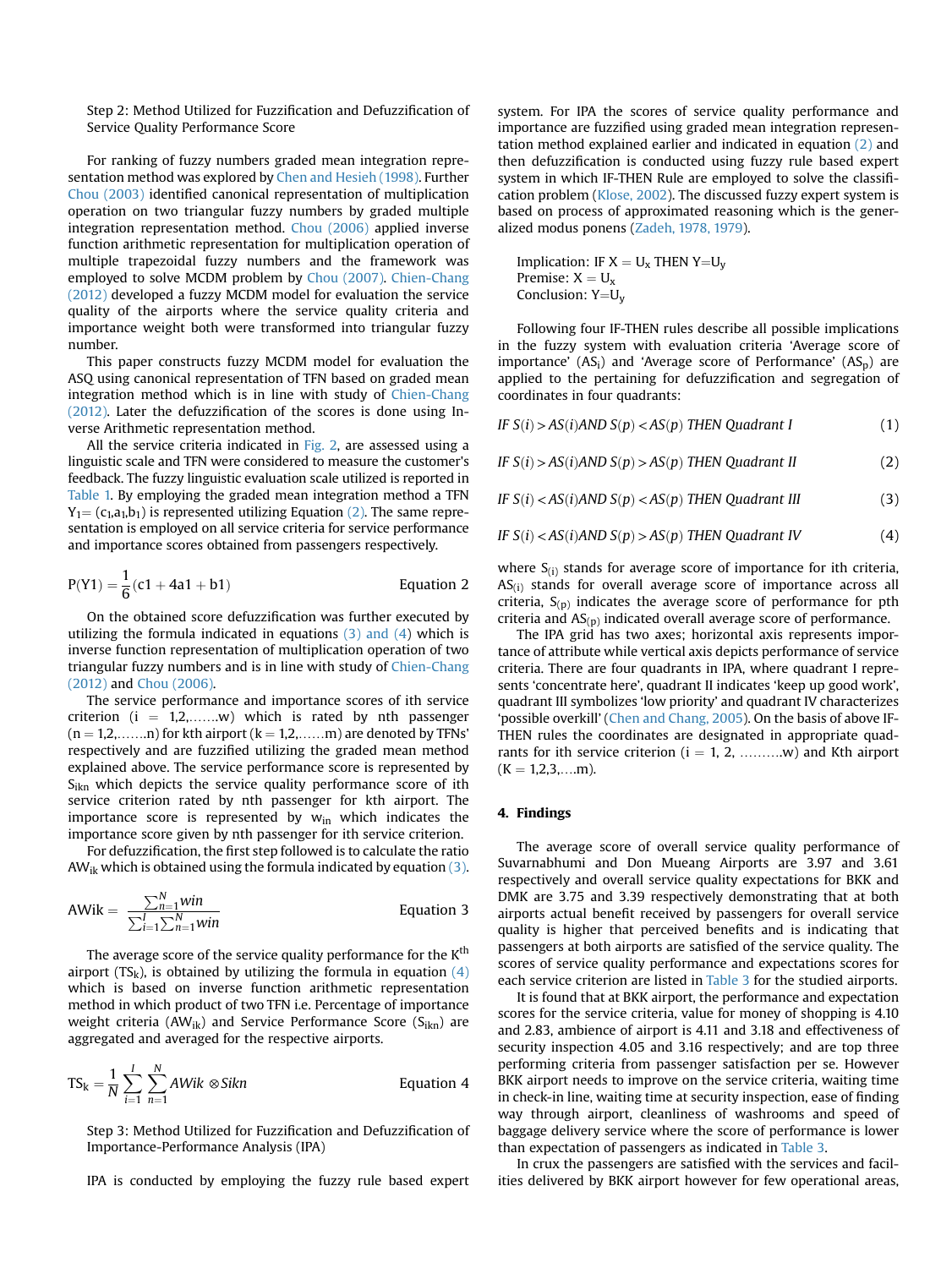| Tanic J                                       |  |  |
|-----------------------------------------------|--|--|
| Service quality weight and performance score. |  |  |

<span id="page-6-0"></span>Table 3

| <b>Dimensions</b>       | Service criteria                                           | Suvarnabhumi airport<br>weight score | Suvarnabhumi airport<br>performance score | Don Mueang airport<br>weight score | Don Mueang airport<br>performance score |
|-------------------------|------------------------------------------------------------|--------------------------------------|-------------------------------------------|------------------------------------|-----------------------------------------|
| Access                  | Ground transportation to/from airport $(I_1)$              | 3.96                                 | 4.01                                      | 3.96                               | 4.03                                    |
|                         | Vehicle Parking Facilities $(I_2)$                         | 3.90                                 | 3.88                                      | 3.90                               | 3.70                                    |
|                         | Value for money of Parking facilities $(I_3)$              | 3.67                                 | 4.04                                      | 3.67                               | 3.51                                    |
|                         | Availability of baggage carts/trolley $(I_4)$              | 3.76                                 | 4.01                                      | 3.76                               | 3.49                                    |
| Check-in Time           | Waiting time in check-in line $(I_5)$                      | 4.14                                 | 3.74                                      | 4.14                               | 3.65                                    |
|                         | Efficiency of check-in staff $(I_6)$                       | 4.00                                 | 4.03                                      | 4.00                               | 3.73                                    |
|                         | Courtesy and helpfulness of check-in staff $(I_7)$         | 3.90                                 | 3.90                                      | 3.90                               | 3.68                                    |
|                         | Waiting time at passport inspection $(I_8)$                | 4.07                                 | 4.02                                      | 4.07                               | 3.88                                    |
|                         | Courtesy and helpfulness of inspection staff $(I_9)$       | 3.51                                 | 3.98                                      | 3.51                               | 3.73                                    |
| Security                | Courtesy and helpfulness of security staff $(I_{10})$      | 3.67                                 | 3.89                                      | 3.35                               | 3.65                                    |
|                         | Effectiveness of security inspection $(I_{11})$            | 3.16                                 | 4.05                                      | 2.65                               | 3.56                                    |
|                         | Waiting time at security inspection $(I_{12})$             | 4.00                                 | 3.87                                      | 4.00                               | 3.55                                    |
|                         | Feeling of being safe and secure $(I_{13})$                | 3.72                                 | 3.94                                      | 3.38                               | 3.62                                    |
| Finding your way        | Ease of finding your way through airport $(I_{14})$        | 4.17                                 | 3.90                                      | 4.17                               | 3.90                                    |
|                         | Flight information screen $(I_{15})$                       | 3.76                                 | 4.08                                      | 3.76                               | 3.64                                    |
|                         | Walking distance inside terminal $(I_{16})$                | 3.85                                 | 4.04                                      | 3.00                               | 3.59                                    |
|                         | Ease of making connections with other flights $(I_{17})$   | 3.55                                 | 3.95                                      | 2.90                               | 3.45                                    |
|                         | Courtesy and helpfulness of airport staff $(I_{18})$       | 3.78                                 | 3.91                                      | 2.79                               | 3.75                                    |
| Facilities              | Restaurant/Eating Facilities $(I_{19})$                    | 3.50                                 | 3.89                                      | 3.18                               | 3.64                                    |
|                         | Value for money of restaurant/eating facilities $(I_{20})$ | 4.00                                 | 3.98                                      | 3.03                               | 3.49                                    |
|                         | Availability of ATM/Bank/Money changers $(I_{21})$         | 3.56                                 | 4.02                                      | 3.06                               | 3.59                                    |
|                         | Shopping facilities $(I_{22})$                             | 3.49                                 | 4.02                                      | 3.16                               | 3.75                                    |
|                         | Value for money of shopping facilities $(I_{23})$          | 2.83                                 | 4.10                                      | 2.83                               | 3.72                                    |
|                         | Internet access/Wi-fi $(I_{24})$                           | 3.72                                 | 3.95                                      | 2.89                               | 3.54                                    |
|                         | Business/Executive Lounges (I <sub>25</sub> )              | 3.64                                 | 4.14                                      | 2.96                               | 3.58                                    |
| Environment             | Availability of washrooms/toilets $(I_{26})$               | 3.55                                 | 3.98                                      | 2.87                               | 3.33                                    |
|                         | Cleanliness of washrooms/toilet $(I_{27})$                 | 4.11                                 | 3.90                                      | 4.11                               | 3.47                                    |
|                         | Comfort of waiting/gate area $(I_{28})$                    | 3.68                                 | 4.03                                      | 2.83                               | 3.47                                    |
|                         | Cleanliness of airport terminal $(I_{29})$                 | 3.77                                 | 3.79                                      | 2.10                               | 3.45                                    |
|                         | Ambience of airport $(I_{30})$                             | 3.18                                 | 4.11                                      | 2.03                               | 3.47                                    |
| <b>Arrival Services</b> | Passport/Personal ID inspection $(I_{31})$                 | 3.96                                 | 4.06                                      | 3.96                               | 3.54                                    |
|                         | Speed of Baggage delivery service $(I_{32})$               | 4.35                                 | 3.97                                      | 4.35                               | 3.42                                    |
|                         | Custom inspections $(I_{33})$                              | 3.68                                 | 3.82                                      | 3.51                               | 3.52                                    |
|                         | Average                                                    | 3.75                                 | 3.97                                      | 3.39                               | 3.61                                    |

dissatisfaction has been reported by passengers as enumerated below. BKK airport is reported to have bottleneck regarding waiting time at check-in and security process for which capacity addition of check in and security counter should be analyzed by airport management. The passengers at BKK are dissatisfied by cleanliness of washroom, which is a hygiene factor and needs appropriate redress by airport management. Passengers at BKK seem dissatisfied with speed of baggage delivery which needs to be diagnosed and addressed by management.

At DMK airport, courtesy and helpfulness of airport staff, effectiveness of security inspection and value for money of shopping facilities are the best three performing service criteria passenger satisfaction wise, with scores of performance and expectation of 3.79 and 2.75, 3.56 and 2.65 and 3.72 and 2.83 respectively which can be observed from Table 3.

But DMK airport needs to improve on following service criteria, where the score for performance is lower than expectation as indicated in Table 3, vehicle parking facilities, value for money of parking facilities, availability of baggage carts/trolley, waiting time in check-in line, efficiency of check-in staff, courtesy and helpfulness of check-in staff, waiting time at passport inspection, Courtesy and helpfulness of inspection staff, Waiting time at security inspection, Ease of finding your way through airport, Cleanliness of washrooms/toilet, Passport/Personal ID inspection and Speed of Baggage delivery service.

In sum and substance passengers are reported to be satisfied with overall services and facilities rendered by DMK airport, however few areas of improvement have been identified in the survey results which are summarized below. DMK is reported to have passenger dissatisfaction in area of parking infrastructure and pricing which need to be addressed by airport authorities. Passenger reported their dissatisfaction regarding waiting time during check-in and passport/id clearance process which need to be examined and improved. Staff efficiency at security counter is another factor on which passengers have expressed their dissatisfaction which needs to be redressed. Apart from it passenger are reported to be dissatisfied with the cleanliness of washroom at DMK which needs attention of airport authorities.

The results of importance performance analysis are plotted graphically in [Fig. 3](#page-7-0) where the satisfaction level of service criteria is indicated on horizontal axis while the importance of criteria is indicated on vertical axis. There are four quadrants in [Fig. 3](#page-7-0) of Importance Performance Analysis, where quadrant I represents 'concentrate here', quadrant II indicates 'keep up good work', quadrant III symbolizes 'low priority' and quadrant IV characterizes 'possible overkill' ([Chen and Chang, 2005](#page-8-0)).

As displayed in [Fig. 3](#page-7-0) six criteria of DMK, speed of Baggage delivery service  $(I_{32})$ , cleanliness of washrooms  $(I_{27})$ , waiting time at security inspection  $(I_{12})$ , Passport/Personal ID inspection  $(I_{31})$ , availability of baggage carts/trolley  $(I_4)$  and value for money of parking facilities  $(I_3)$ ; and one service criteria of BKK, restaurant/ eating facilities  $(I_{19})$  lies in 'concentrate here' quadrant which means the performance results of the service criteria are reported poor although they are perceived to be important by passenger. Hence Airport management should urgently focus to redress the specific dissatisfaction in the above mentioned criteria and need to mobilize more resources to enhance satisfaction.

In 'keep up the good work quadrant' twenty four service criteria of BKK airport and eight criteria of DMK airport lie which are depicted in [Fig. 3.](#page-7-0) The twenty four service criteria of BKK airport,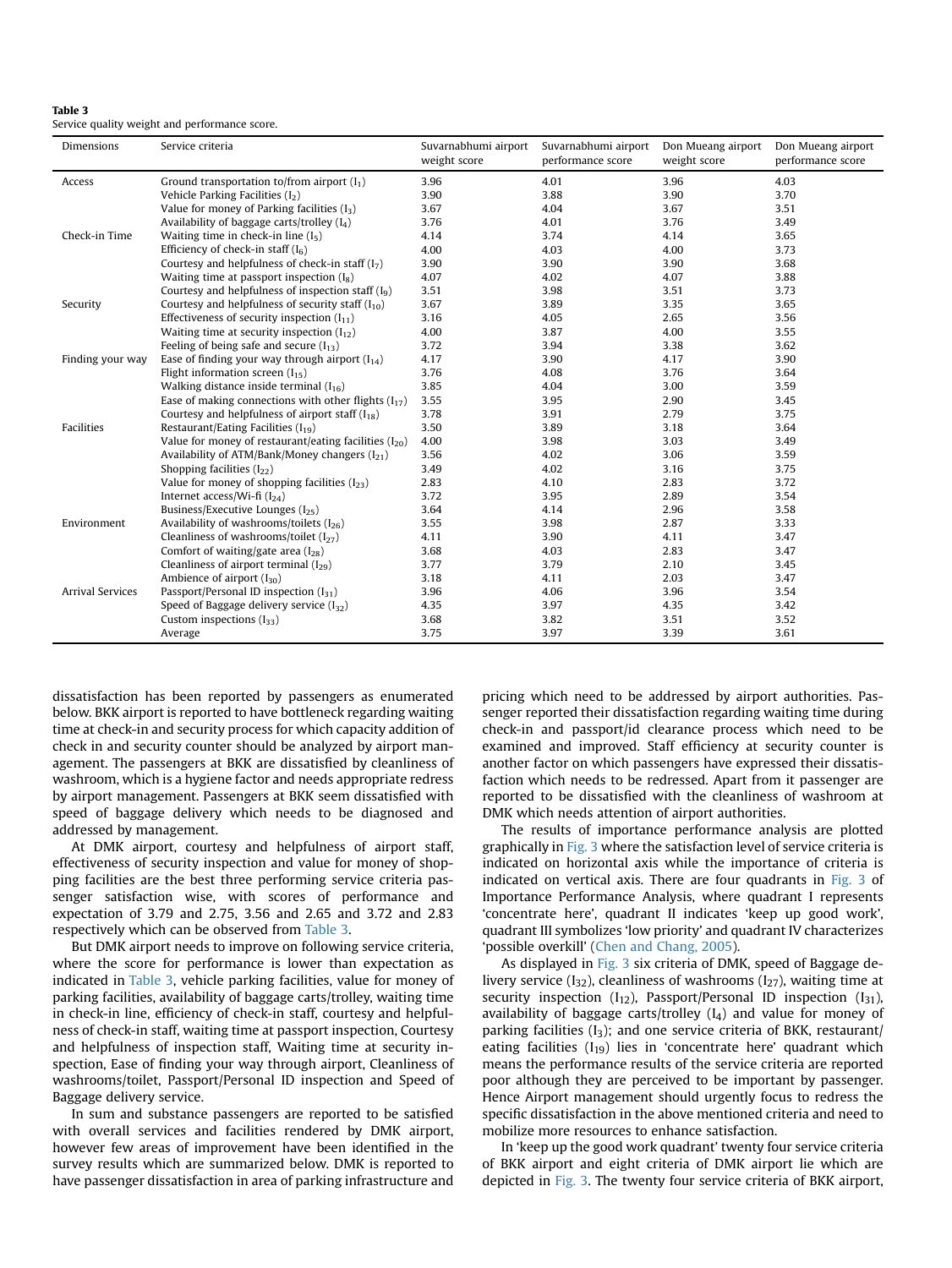<span id="page-7-0"></span>

Fig. 3. Importance-performance analysis grid.

lying in quadrant II are: Ease of finding your way through airport  $(I<sub>14</sub>)$ , waiting time in check-in line  $(I<sub>5</sub>)$ , cleanliness of washrooms/ toilet  $(I_{27})$ , Waiting time at passport inspection  $(I_8)$ , Efficiency of check-in staff  $(I_6)$ , Value for money of restaurant/eating facilities  $(I_{20})$ , Waiting time at security inspection  $(I_{12})$ , Ground transportation to/from airport  $(I_1)$ , Passport/Personal ID inspection  $(I_{31})$ , Courtesy and helpfulness of check-in staff  $(I_7)$ , Vehicle Parking Facilities ( $I_2$ ), Walking distance inside terminal ( $I_{16}$ ), Cleanliness of airport terminal ( $I_{29}$ ), Courtesy and helpfulness of airport staff ( $I_{18}$ ), Availability of baggage carts/trolley  $(I_4)$ , Flight information screen  $(I_{15})$ , Value for money of Parking facilities  $(I_3)$ , Internet access/Wi-fi  $(I<sub>24</sub>)$ , Custom inspections  $(I<sub>33</sub>)$ , Courtesy and helpfulness of security staff ( $I_{10}$ ), Value for money of Parking facilities ( $I_3$ ), Business/Executive Lounges ( $I_{25}$ ) and Comfort of waiting/gate area ( $I_{28}$ ). And the Eight service criteria of DMK airport are waiting time in check-in line  $(I_5)$ , efficiency of check-in staff  $(I_6)$ , courtesy and helpfulness of check-in staff  $(I_7)$ , vehicle parking facilities  $(I_2)$ , Flight information screen  $(I_{15})$ , Waiting time at passport inspection  $(I_8)$ , Ease of finding your way through airport  $(I_{14})$  and Ground transportation to/from airport  $(I_1)$ . These criteria are rated highly important and have received high score for performance as well. Airport management should direct the resources to maintain the performance in these areas.

The quadrant III which represents the low priority has twelve service criteria of only DMK airport. These service criteria are: Custom inspections  $(I_{33})$ , Availability of ATM/Bank/Money changers ( $I_{21}$ ), Value for money of restaurant/eating facilities ( $I_{20}$ ), Walking distance inside terminal  $(I_{16})$ , Business/Executive Lounges ( $I_{25}$ ), Internet access/Wi-fi ( $I_{24}$ ), Ease of making connections with other flights  $(I_{17})$ , Availability of washrooms/toilets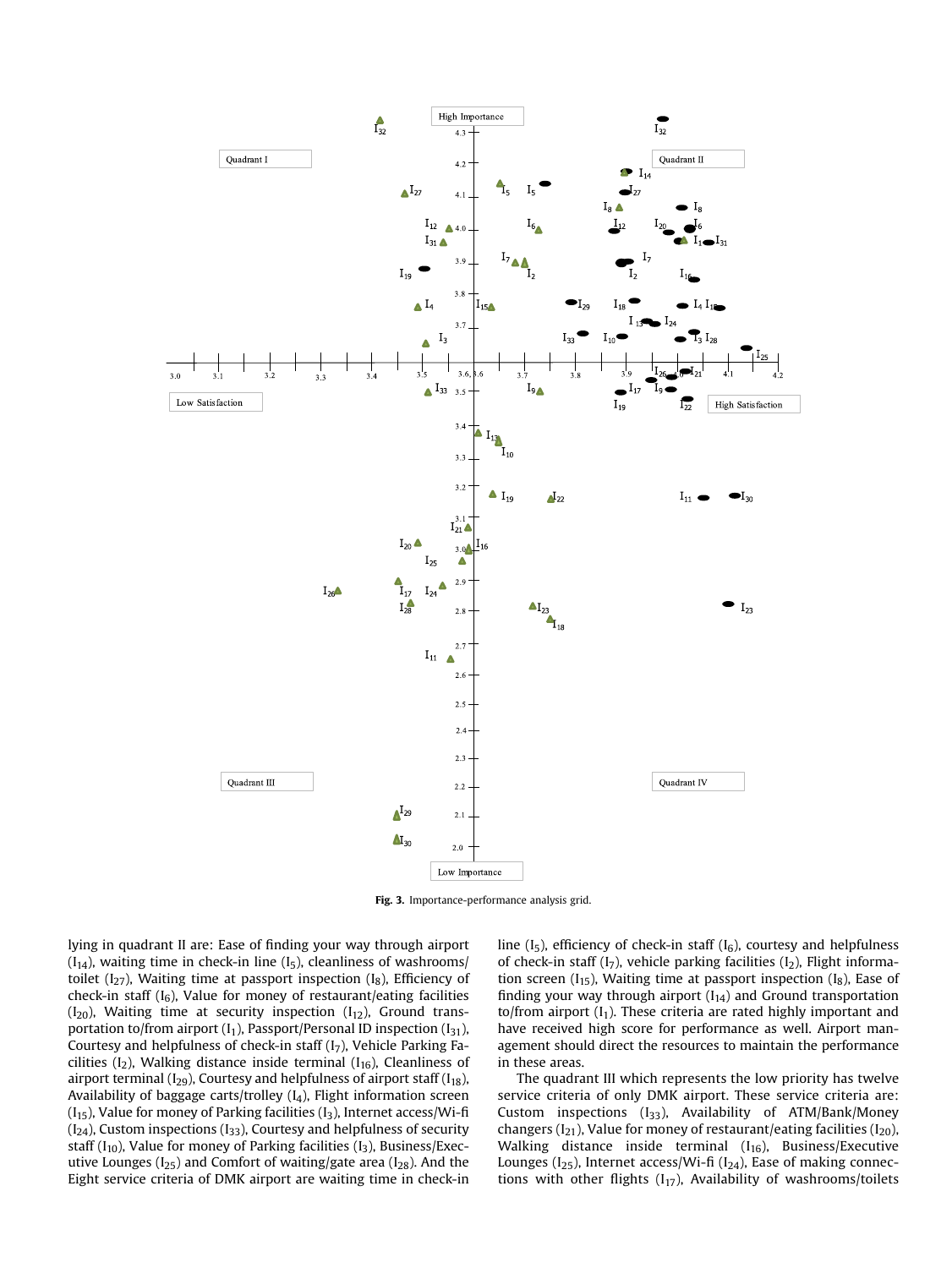<span id="page-8-0"></span> $(I_{26})$ , Comfort of waiting/gate area  $(I_{28})$ , Effectiveness of security inspection  $(I_{11})$ , Cleanliness of airport terminal  $(I_{29})$  and Ambience of airport  $(I_{30})$ . These criteria are rated low importance by passenger and have obtained low performance score as well. The Airport Management should give low priority to mobilize resources in these areas however should try to enhance the service performance scores.

There are nine service criteria of BKK airport and seven of DMK airport lying in 'possible overkill' quadrant. The nine service criteria of BKK airport lying in quadrant IV are: Availability of washrooms  $(I_{26})$ , Availability of ATM/Bank/Money changers  $(I_{21})$ , Restaurant/ Eating Facilities  $(I_{19})$ , Ease of making connections with other flights  $(I_{17})$ , Courtesy and helpfulness of inspection staff  $(I_9)$ , Shopping facilities ( $I_{22}$ ), Effectiveness of security inspection ( $I_{11}$ ), Ambience of airport (I<sub>30</sub>) and value for money of shopping facilities (I<sub>23</sub>) while seven criteria of DMK are Courtesy and helpfulness of inspection staff  $(I_9)$ , Feeling of being safe and secure  $(I_{13})$ , Courtesy and helpfulness of security staff ( $I_{10}$ ), Shopping facilities ( $I_{22}$ ), Restaurant/ Eating Facilities ( $I_{19}$ ), Feeling of being safe and secure ( $I_{13}$ ) and Courtesy and helpfulness of airport staff  $(I_{18})$ . These criteria are having low importance but they have been rated as high performing areas by passengers. The airport management should give less importance to mobilize resources in these service criteria and should try to keep up the performance score.

#### 5. Conclusion

This paper attempts to measure the service quality of the two gateway airports of Thailand Suvarnabhumi (BKK) and Don Mueang (DMK) by utilizing the Fuzzy MCDM Analysis and also conduct Importance Performance Analysis (IPA) using Fuzzy expert system. The paper suggests managerial implications on two fold. First it demonstrates the use of Fuzzy MCDM method to gauge the service quality of airport which is more reliable in measuring the perception. Second it exhibits the IPA using Fuzzy expert system which would be very useful to the airport management to prioritize their resource allocation for enhancement of their service weaknesses.

It was found that the service quality of both the airports is satisfactory however few avenues were identified to enhance the service quality of both airports. For BKK airport, there is need to improve on the service criteria pertaining to waiting time in checkin line, waiting time at security inspection, ease of finding way through airport, cleanliness of washrooms and speed of baggage delivery service.

DMK airport needs to improve on service criteria pertaining to vehicle parking facilities, value for money of parking facilities, availability of baggage carts/trolley, waiting time in check-in line, efficiency of check-in staff, courtesy and helpfulness of check-in staff, waiting time at passport inspection, Courtesy and helpfulness of inspection staff, Waiting time at security inspection, Ease of finding your way through airport, Cleanliness of washrooms/toilet, Passport/Personal ID inspection and Speed of Baggage delivery service.

The finding of IPA helps the airport manager to prioritize their resource allocation for enhancement of service quality. The finding suggests that the airport managers of DMK should prioritize quality enhancement of following service criteria: speed of Baggage delivery service, cleanliness of washrooms, waiting time at security inspection, Passport/Personal ID inspection, availability of baggage carts/trolley and value for money of parking facilities. The airport managers of BKK should focus on service criteria of restaurant/ eating facilities.

As measuring the perception of service quality based on crisp value can often be misleading hence the use of fuzzy MCDM method can give a more realistic measurement. Since there is dearth of research measuring the service quality of airport by employing Fuzzy MCDM method; hence the paper contribute theoretically to fill the gap to above pertaining and found that the Fuzzy MCDM method is promising and pragmatic in measuring the service quality of the airports.

As to contribute as future research in this domain, different fuzzy based MCDM approach may be utilized for similar problem where results can be matched to identify the best suitable fuzzy logic approach to measure the ASQ. Since customer perception are subjective and context dependent, testing of the suitability of measuring scale may give more precise results. The time frame of data collection for the study was just a month which in further studies may be sampled throughout year to minimize the possibility of seasonal biases in the results.

#### References

- [ACI, 2000. Quality of Service at Airports: Standards and Measurements. Airport](http://refhub.elsevier.com/S0969-6997(16)30124-7/sref1) [Council International, Geneva, Switzerland.](http://refhub.elsevier.com/S0969-6997(16)30124-7/sref1)
- [ACI, 2012. Customer Service Benchmarking. Airport Council International, United](http://refhub.elsevier.com/S0969-6997(16)30124-7/sref2) [Kingdom](http://refhub.elsevier.com/S0969-6997(16)30124-7/sref2).
- [Adler, N., Berechman, I., 2001. Measuring airport quality from the airlines view](http://refhub.elsevier.com/S0969-6997(16)30124-7/sref3)[point: an application of data envelopment analysis. Transp. Policy 8 \(3\),](http://refhub.elsevier.com/S0969-6997(16)30124-7/sref3)  $171 - 181.$  $171 - 181.$  $171 - 181.$
- Airport Council International. 2016. Airports Council International announces 2015 Airport Service Quality Award winners. [online]. [Accessed 20 March 2016]. Available from World Wide Web: [http://www.aci.aero/News/Releases/Most-](http://www.aci.aero/News/Releases/Most-Recent/2016/02/29/Airports-Council-International-announces-2015-Airport-Service-Quality-Award-winners)[Recent/2016/02/29/Airports-Council-International-announces-2015-Airport-](http://www.aci.aero/News/Releases/Most-Recent/2016/02/29/Airports-Council-International-announces-2015-Airport-Service-Quality-Award-winners)[Service-Quality-Award-winners.](http://www.aci.aero/News/Releases/Most-Recent/2016/02/29/Airports-Council-International-announces-2015-Airport-Service-Quality-Award-winners)
- [Altrock, Von C., 1995. Fuzzy Logic and Neurofuzzy Application Explained. Prentice](http://refhub.elsevier.com/S0969-6997(16)30124-7/sref6) [Hall, New Jersey.](http://refhub.elsevier.com/S0969-6997(16)30124-7/sref6)
- [ATRS, 2004. Airport Benchmarking Report: Global Standards for Airport Excellence](http://refhub.elsevier.com/S0969-6997(16)30124-7/sref7) [Part I, II](http://refhub.elsevier.com/S0969-6997(16)30124-7/sref7) & [III. ATRS, Vancouver](http://refhub.elsevier.com/S0969-6997(16)30124-7/sref7).
- [Barros, C.P., Diseke, Peter U.C., 2007. Performance evaluation of Italian airports: a](http://refhub.elsevier.com/S0969-6997(16)30124-7/sref8) [data elopement analysis. J. Air Transp. Manag. 13 \(4\), 184](http://refhub.elsevier.com/S0969-6997(16)30124-7/sref8)-[191.](http://refhub.elsevier.com/S0969-6997(16)30124-7/sref8)
- [Bellman, R.E., Zadeh, L.A., 1970. Decision-making in a fuzzy environment. Manag.](http://refhub.elsevier.com/S0969-6997(16)30124-7/sref9) [Sci. 17, 141](http://refhub.elsevier.com/S0969-6997(16)30124-7/sref9)-[164](http://refhub.elsevier.com/S0969-6997(16)30124-7/sref9).
- [Bennets, D., Hawkins, N.M., Mcginity, P.D., et al., 1975. Survey Analysis of Airport](http://refhub.elsevier.com/S0969-6997(16)30124-7/sref10) [Terminal Passenger Processing. Loughborough, U.K.](http://refhub.elsevier.com/S0969-6997(16)30124-7/sref10)
- [Bezerra, G.C.L., Gomes, C.F., 2015. The effects of service quality dimensions and](http://refhub.elsevier.com/S0969-6997(16)30124-7/sref11) [passenger characteristics on passenger's overall satisfaction with an airport.](http://refhub.elsevier.com/S0969-6997(16)30124-7/sref11)  $\hat{I}$ . Air Transp. Manag. 44–[45 pp.77](http://refhub.elsevier.com/S0969-6997(16)30124-7/sref11)–[81.](http://refhub.elsevier.com/S0969-6997(16)30124-7/sref11)
- Bezerra, G.C.L., Gomes, C.F., 2016. Measuring airport service quality: a multidimensional approach. J. Air Transp. Manag. 53, 85-93. [http://dx.doi.org/10.1016/](http://dx.doi.org/10.1016/j.jairtraman.2016.02.001) [j.jairtraman.2016.02.001.](http://dx.doi.org/10.1016/j.jairtraman.2016.02.001)
- [Bitner, M.J., 1992. Servicescapes: the impact of physical surroundings on customers](http://refhub.elsevier.com/S0969-6997(16)30124-7/sref13)
- [and employees. J. Mark. 56 \(1\), 57](http://refhub.elsevier.com/S0969-6997(16)30124-7/sref13)–[71.](http://refhub.elsevier.com/S0969-6997(16)30124-7/sref13)<br>[Bogicevic, V., Yang, W., Bilgihan, A., Bujisic, M., 2013. Airport service quality drivers](http://refhub.elsevier.com/S0969-6997(16)30124-7/sref14) of passenger satisfaction. Tour. Rev.  $68$  (4),  $3-18$  $3-18$ .
- [Brans, J.P., Vincke, P., 1985. Preference ranking organization method: the PROMTHEE](http://refhub.elsevier.com/S0969-6997(16)30124-7/sref15) method for multiple criteria decision making. Manag. Sci.  $31, 647-656$ .
- [Caves, R.E., Pickard, C.D., 2000. The satisfaction of human need in airport passenger](http://refhub.elsevier.com/S0969-6997(16)30124-7/sref16) terminal. Transport  $147$  (1),  $9-15$ .
- [Chan, F.T.S., Kumar, N., 2007. Global supplier development considering risk factors](http://refhub.elsevier.com/S0969-6997(16)30124-7/sref17) [using fuzzy extended AHP based approach. Omega 35, 417](http://refhub.elsevier.com/S0969-6997(16)30124-7/sref17)-[431.](http://refhub.elsevier.com/S0969-6997(16)30124-7/sref17)
- [Chaudha, A., Jain, R., Singh, A.R., Mishra, P.K., 2011. Integration of Kano's model into](http://refhub.elsevier.com/S0969-6997(16)30124-7/sref18) [quality function deployment QFD. Int. J. Adv. Manuf. Technol. 53, 689](http://refhub.elsevier.com/S0969-6997(16)30124-7/sref18)-[698](http://refhub.elsevier.com/S0969-6997(16)30124-7/sref18).
- [Chen, C.T., 2000. Extensions of the TOPSIS for group decision making under fuzzy](http://refhub.elsevier.com/S0969-6997(16)30124-7/sref19) environment. Fuzzy Sets Syst.  $114$  (1),  $1-9$ .
- [Chen, C.T., 2001. A fuzzy approach to select the location of the distribution center.](http://refhub.elsevier.com/S0969-6997(16)30124-7/sref20) Fuzzy Sets Syst.  $118, 65-73$  $118, 65-73$ .
- [Chen, Yuan-Fang, Chang, Hern-Yu, 2005. Examining airline service quality from a](http://refhub.elsevier.com/S0969-6997(16)30124-7/sref21) [process perspective. J. Air Transp. Manag. 11, 79](http://refhub.elsevier.com/S0969-6997(16)30124-7/sref21)-[87.](http://refhub.elsevier.com/S0969-6997(16)30124-7/sref21)
- [Chen, S.H., Hesieh, C.H., 1998. Graded mean integration representation of general](http://refhub.elsevier.com/S0969-6997(16)30124-7/sref22)[ized fuzzy number. In: Proceedings of 1998 Sixth Conference on Fuzzy Theory](http://refhub.elsevier.com/S0969-6997(16)30124-7/sref22) and its Application. Chinese Fuzzy System Association, Taiwan, pp.  $1-6$  $1-6$ .
- [Chen, M.F., Tzeng, G.H., 2004. Combining grey relation and TOPSIS concepts for](http://refhub.elsevier.com/S0969-6997(16)30124-7/sref23) [selecting an expatriate host country. Math. Comput. Model 40 \(13\), 1473](http://refhub.elsevier.com/S0969-6997(16)30124-7/sref23)-[1490](http://refhub.elsevier.com/S0969-6997(16)30124-7/sref23).
- [Chiadamrong, N., 1999. An integrated fuzzy multiple criteria decision making](http://refhub.elsevier.com/S0969-6997(16)30124-7/sref24) [method for manufacturing strategies selection. Comput. Ind. Eng. 37, 433](http://refhub.elsevier.com/S0969-6997(16)30124-7/sref24)-[436](http://refhub.elsevier.com/S0969-6997(16)30124-7/sref24).
- [Chien-Chang, C., 2012. Evaluating the quality of airport service using the fuzzy](http://refhub.elsevier.com/S0969-6997(16)30124-7/sref25) [multi-criteria decision-making method: a case study of Taiwanese airports.](http://refhub.elsevier.com/S0969-6997(16)30124-7/sref25) [Expert Syst. 29 \(3\), 246](http://refhub.elsevier.com/S0969-6997(16)30124-7/sref25)-[260.](http://refhub.elsevier.com/S0969-6997(16)30124-7/sref25)
- [Chien, C.J., Tsaia, H.H., 2000. Using fuzzy numbers to evaluate perceived service](http://refhub.elsevier.com/S0969-6997(16)30124-7/sref26) [quality. Fuzzy Sets Syst. 116, 289](http://refhub.elsevier.com/S0969-6997(16)30124-7/sref26)-[300.](http://refhub.elsevier.com/S0969-6997(16)30124-7/sref26)
- [Chou, C.C., 2003. The canonical representation of multiplication operation on](http://refhub.elsevier.com/S0969-6997(16)30124-7/sref27) [triangular fuzzy numbers. Comput. Math. Appl. 45, 1601](http://refhub.elsevier.com/S0969-6997(16)30124-7/sref27)-[1610](http://refhub.elsevier.com/S0969-6997(16)30124-7/sref27).
- [Chou, C.C., 2006. Representation of multiplication operation on fuzzy numbers and](http://refhub.elsevier.com/S0969-6997(16)30124-7/sref28)